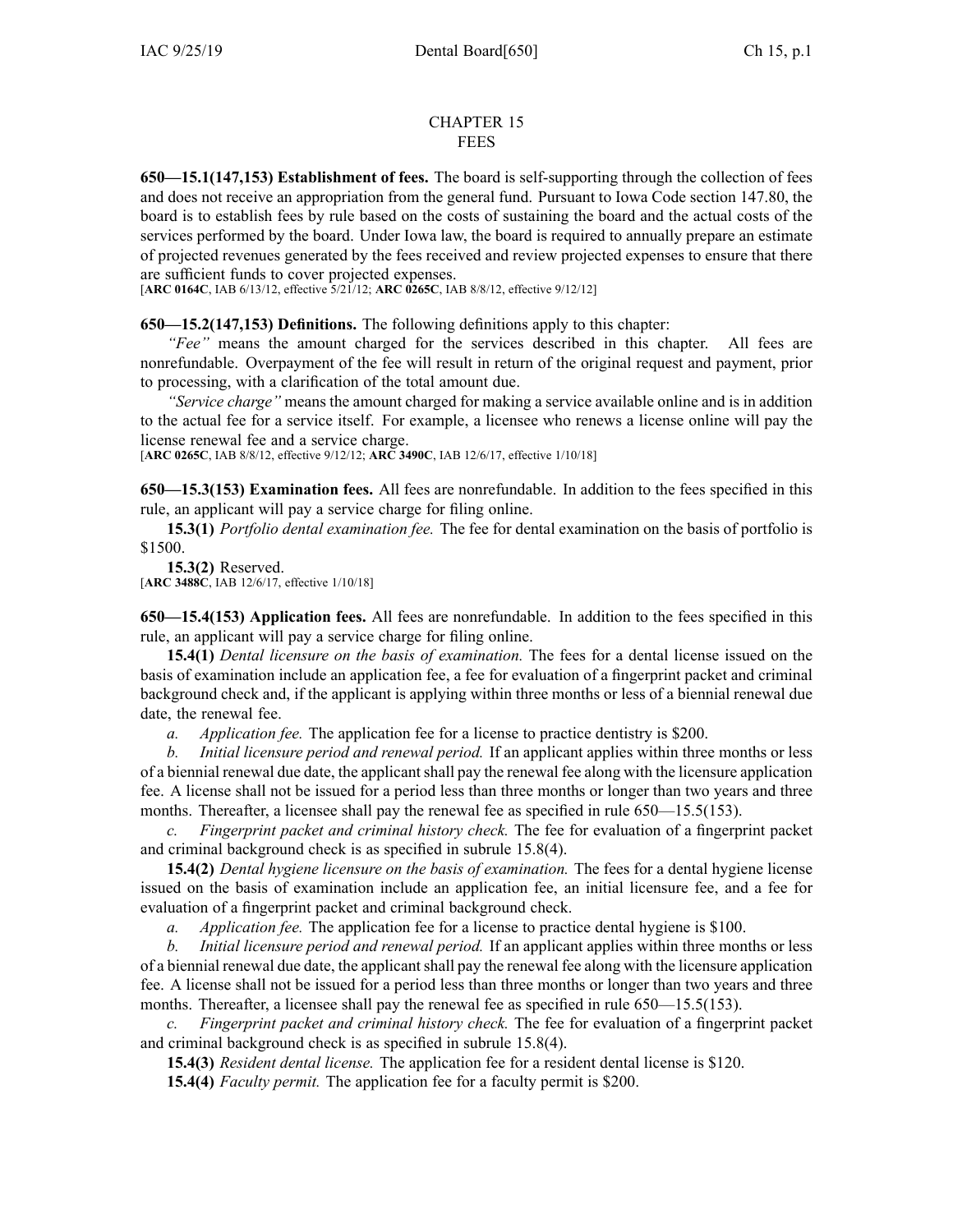**15.4(5)** *Dental licensure on the basis of credentials.* The fees for <sup>a</sup> dental license issued on the basis of credentials include an application fee, an initial licensure fee, and <sup>a</sup> fee for evaluation of <sup>a</sup> fingerprint packet and criminal background check.

*a. Application fee.* The application fee for <sup>a</sup> license to practice dentistry issued on the basis of credentials is \$550.

*b. Initial licensure period and renewal period.* If an applicant applies within three months or less of <sup>a</sup> biennial renewal due date, the applicantshall pay the renewal fee along with the licensure application fee. A license shall not be issued for <sup>a</sup> period less than three months or longer than two years and three months. Thereafter, a licensee shall pay the renewal fee as specified in rule 650—15.5(153).

*c. Fingerprint packet and criminal history check.* The fee for evaluation of <sup>a</sup> fingerprint packet and criminal background check is as specified in subrule 15.8(4).

**15.4(6)** *Dental hygiene licensure on the basis of credentials.* The fees for <sup>a</sup> dental hygiene license issued on the basis of credentials include an application fee, an initial licensure fee, and <sup>a</sup> fee for evaluation of <sup>a</sup> fingerprint packet and criminal background check.

*a. Application fee.* The application fee for <sup>a</sup> license to practice dental hygiene issued on the basis of credentials is \$200.

*b. Initial licensure period and renewal period.* If an applicant applies within three months or less of <sup>a</sup> biennial renewal due date, the applicantshall pay the renewal fee along with the licensure application fee. A license shall not be issued for <sup>a</sup> period less than three months or longer than two years and three months. Thereafter, a licensee shall pay the renewal fee as specified in rule 650—15.5(153).

*c. Fingerprint packet and criminal history check.* The fee for evaluation of <sup>a</sup> fingerprint packet and criminal background check is as specified in subrule 15.8(4).

**15.4(7)** *Reactivation of an inactive license or registration.* The fee for <sup>a</sup> reactivation application for inactive practitioners is \$50.

**15.4(8)** *Reinstatement of an inactive license or registration.* The fee for <sup>a</sup> reinstatement application for <sup>a</sup> lapsed license or registration is \$150.

**15.4(9)** *General anesthesia permit application.* The application fee for <sup>a</sup> general anesthesia permit is \$500.

**15.4(10)** *Moderate sedation permit application.* The application fee for <sup>a</sup> moderate sedation permit is \$500.

**15.4(11)** *Local anesthesia permit—initial application and reinstatement.* The application or reinstatement fee for <sup>a</sup> permit to authorize <sup>a</sup> dental hygienist to administer local anesthesia is \$70.

**15.4(12)** *Dental assistant trainee application.* The fee for an application for registration as <sup>a</sup> dental assistant trainee is \$25.

**15.4(13)** *Dental assistant registration only application.*

*a. Application fee.* The application fee for dental assistant registration is \$40.

*b. Initial registration period and renewal period.* If an applicant applies within three months or less of <sup>a</sup> biennial renewal due date, the applicant shall pay the renewal fee along with the registration application fee. A dental assistant registration shall not be issued for <sup>a</sup> period less than three months or longer than two years and three months. Thereafter, <sup>a</sup> registrant shall pay the renewal fee as specified in rule 650—15.5(153).

**15.4(14)** *Combined application—dental assistant registration and qualification in radiography.*

*a. Application fee.* The application fee for <sup>a</sup> combined application for both registration as <sup>a</sup> registered dental assistant and radiography qualification is \$60.

*b. Initial combined registration and radiography qualification period and renewal period.* If an applicant applies within three months or less of <sup>a</sup> biennial renewal due date, the applicant shall pay the renewal fee along with the combined registration/radiography qualification application fee. A dental assistant registration and radiography qualification shall not be issued for <sup>a</sup> period less than three months or longer than two years and three months. Thereafter, the applicant shall pay the renewal fee as specified in rule 650—15.5(153).

**15.4(15)** *Dental assistant radiography qualification application fee.* The fee for an application for dental assistant radiography qualification is \$40.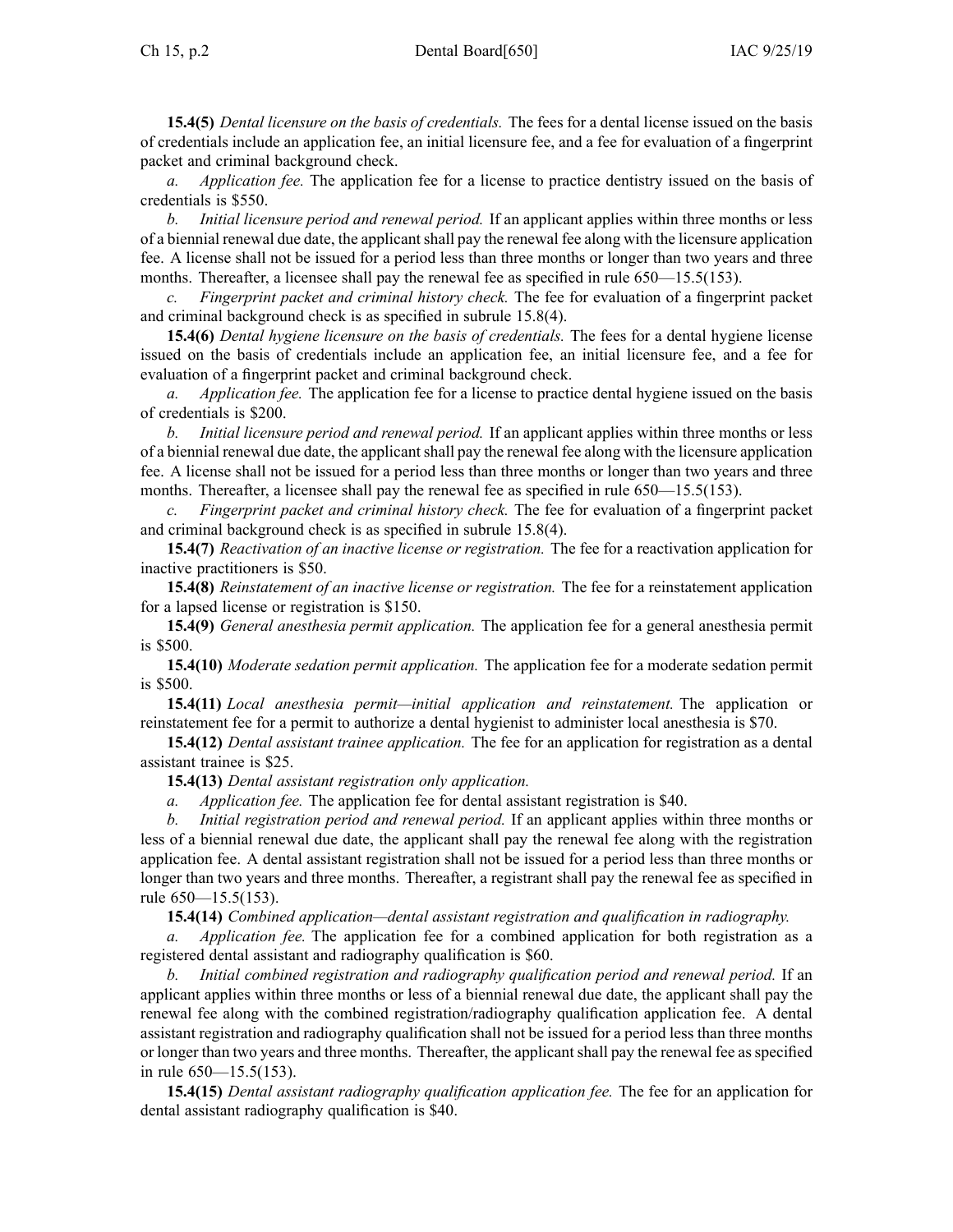**15.4(16)** *Temporary permit—urgent need or educational services.* The fee for an application for <sup>a</sup> temporary permit to serve an urgen<sup>t</sup> need or provide educational services is \$100 if an application is submitted online or \$150 if submitted via paper application.

**15.4(17)** *Temporary permit—volunteer services.* Rescinded ARC 0984C, IAB [9/4/13](https://www.legis.iowa.gov/docs/aco/bulletin/09-04-2013.pdf), effective 10/9/13.

[**ARC [0265C](https://www.legis.iowa.gov/docs/aco/arc/0265C.pdf)**, IAB 8/8/12, effective 9/12/12; **ARC [0618C](https://www.legis.iowa.gov/docs/aco/arc/0618C.pdf)**, IAB 3/6/13, effective 4/10/13; **ARC [0984C](https://www.legis.iowa.gov/docs/aco/arc/0984C.pdf)**, IAB 9/4/13, effective 10/9/13; **ARC [3490C](https://www.legis.iowa.gov/docs/aco/arc/3490C.pdf)**, IAB 12/6/17, effective 1/10/18; **ARC [3488C](https://www.legis.iowa.gov/docs/aco/arc/3488C.pdf)**, IAB 12/6/17, effective 1/10/18]

**650—15.5(153) Renewal fees.** All fees are nonrefundable. Each two-year renewal period begins on September 1 and runs through August 31. Dental licenses, moderate sedation permits, and general anesthesia permits expire in even-numbered years. Dental hygiene licenses, local anesthesia permits, dental assistant registration and qualification in dental radiography expire in odd-numbered years. To avoid late fees, paper renewal applications must be postmarked on or received in the board office by August 31. To avoid late fees, online renewal applications must be time-stamped no later than 11:59 p.m. (CST) on August 31.

**15.5(1)** *Dental license renewal.* The fee for renewal of <sup>a</sup> license to practice dentistry for <sup>a</sup> biennial period is \$315 for an active practitioner and \$315 for an inactive practitioner.

**15.5(2)** *Dental hygiene license renewal.* The fee for renewal of <sup>a</sup> license to practice dental hygiene for <sup>a</sup> biennial period is \$150 for an active practitioner and \$150 for an inactive practitioner.

**15.5(3)** *General anesthesia permit renewal.* The fee for renewal of <sup>a</sup> general anesthesia permit is \$125.

**15.5(4)** *Moderate sedation permit renewal.* The fee for renewal of <sup>a</sup> moderate sedation permit is \$125.

**15.5(5)** *Local anesthesia permit renewal.* The fee for renewal of <sup>a</sup> permit to authorize <sup>a</sup> dental hygienist to administer local anesthesia is \$25.

**15.5(6)** *Dental assistant registration renewal.* The fee for renewal of registration as <sup>a</sup> registered dental assistant is \$75.

**15.5(7)** *Combined renewal application—dental assistant registration and qualification in radiography*. The fee for a combined application to renew both a registration as a registered dental assistant and <sup>a</sup> radiography qualification is \$115.

**15.5(8)** *Dental assistant qualification in radiography renewal.* The fee for renewal of <sup>a</sup> certificate of qualification in dental radiography is \$40.

**15.5(9)** *Faculty permit renewal.* The fee for renewal of <sup>a</sup> faculty permit is \$315.

**15.5(10)** *Resident license renewal.* The fee for renewal or extension of <sup>a</sup> resident license is \$40. [**ARC [0265C](https://www.legis.iowa.gov/docs/aco/arc/0265C.pdf)**, IAB 8/8/12, effective 9/12/12; **ARC [3488C](https://www.legis.iowa.gov/docs/aco/arc/3488C.pdf)**, IAB 12/6/17, effective 1/10/18]

**650—15.6(153) Late renewal fees.** All fees are nonrefundable. A licensee, registrant or permit holder who fails to renew <sup>a</sup> license, registration or permit following expiration is subject to late renewal fees as described in this rule.

**15.6(1)** *Failure to renew <sup>a</sup> license, registration or permit priorto September 1.* Failure by <sup>a</sup> licensee, registrant or permit holder to renew the license, registration or permit prior to September 1 following expiration shall result in the following late fees:

- *a. Dental license or permit.* A late fee of \$100 shall be assessed, in addition to the renewal fee.
- *b. Dental hygiene license.* A late fee of \$100 shall be assessed, in addition to the renewal fee.
- *c. Dental assistant registration.* A late fee of \$20 shall be assessed, in addition to the renewal fee.

**15.6(2)** *Failure to renew <sup>a</sup> license, registration or permit prior to October 1.* Failure by <sup>a</sup> licensee, registrant or permit holder to renew the license, registration or permit prior to October 1 following expiration shall result in the following late fees:

- *a. Dental license or permit.* A late fee of \$150 shall be assessed, in addition to the renewal fee.
- *b. Dental hygiene license.* A late fee of \$150 shall be assessed, in addition to the renewal fee.
- *c. Dental assistant registration.* A late fee of \$40 shall be assessed, in addition to the renewal fee.

**15.6(3)** *Failure to renew <sup>a</sup> license, registration or permit prior to November 1.* Failure by <sup>a</sup> licensee, registrant or permit holder to renew <sup>a</sup> license, registration or permit prior to November 1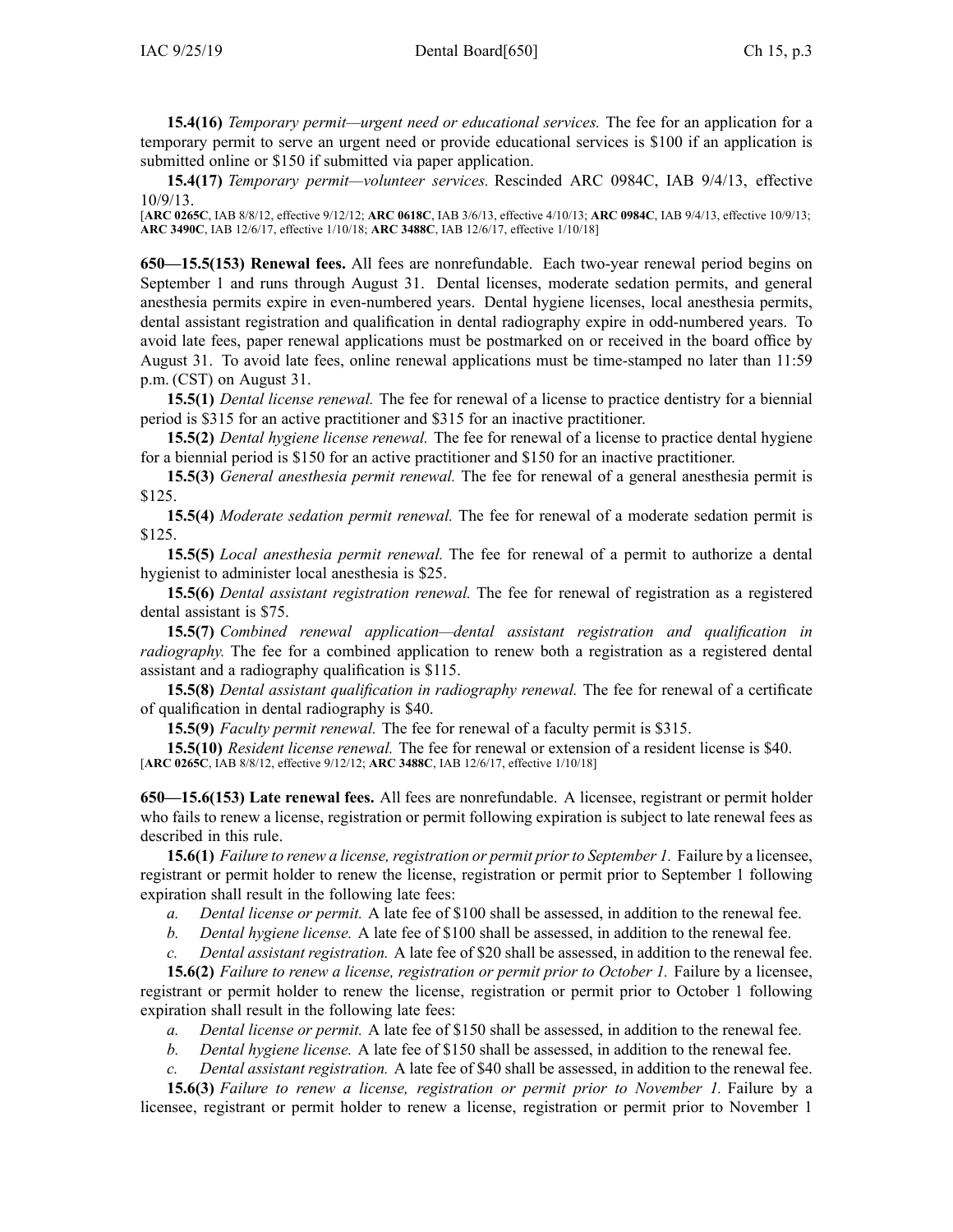following expiration shall cause the license, registration or permit to lapse and become invalid. A licensee, registrant or permit holder whose license, registration or permit has lapsed and become invalid is prohibited from the practice of dentistry, dental hygiene, or dental assisting until the license, registration or permit is reinstated.

[**ARC [0265C](https://www.legis.iowa.gov/docs/aco/arc/0265C.pdf)**, IAB 8/8/12, effective 9/12/12; **ARC [3488C](https://www.legis.iowa.gov/docs/aco/arc/3488C.pdf)**, IAB 12/6/17, effective 1/10/18]

**650—15.7(147,153) Reinstatement fees.** If <sup>a</sup> license, registration or permit lapses or is inactive, <sup>a</sup> licensee, registrant or permit holder may submit an application for reinstatement. Licensees, registrants or permit holders are subject to reinstatement fees as described in this rule.

**15.7(1)** *Reinstatement of <sup>a</sup> dental license.* In addition to the reinstatement application fee specified in subrule [15.4\(8\)](https://www.legis.iowa.gov/docs/iac/rule/650.15.4.pdf), the applicant must pay all back renewal fees (not to exceed \$750) and the fee for evaluation of <sup>a</sup> fingerprint packet and criminal background check as specified in subrule [15.8\(4\)](https://www.legis.iowa.gov/docs/iac/rule/650.15.8.pdf).

**15.7(2)** *Reinstatement of <sup>a</sup> dental hygiene license.* In addition to the reinstatement application fee specified in subrule [15.4\(8\)](https://www.legis.iowa.gov/docs/iac/rule/650.15.4.pdf), the applicant must pay all back renewal fees (not to exceed \$750) and the fee for evaluation of <sup>a</sup> fingerprint packet and criminal background check as specified in subrule [15.8\(4\)](https://www.legis.iowa.gov/docs/iac/rule/650.15.8.pdf).

**15.7(3)** *Reinstatement of <sup>a</sup> dental assistant registration.* In addition to the reinstatement application fee specified in subrule [15.4\(8\)](https://www.legis.iowa.gov/docs/iac/rule/650.15.4.pdf), the applicant must pay all back renewal fees (not to exceed \$115) to reinstate <sup>a</sup> registration as <sup>a</sup> registered dental assistant.

**15.7(4)** *Combined reinstatement application—dental assistant registration and qualification in radiography.* In addition to the reinstatement application fee specified in subrule [15.4\(8\)](https://www.legis.iowa.gov/docs/iac/rule/650.15.3.pdf), the applicant must pay all back renewal fees (not to exceed \$175) for <sup>a</sup> combined application to reinstate both <sup>a</sup> registration as <sup>a</sup> registered dental assistant and <sup>a</sup> radiography qualification.

**15.7(5)** *Reinstatement of qualification in radiography.* In addition to the reinstatement application fee of \$40, the applicant must pay all back renewal fees (not to exceed \$60) to reinstate <sup>a</sup> qualification in dental radiography without registration as <sup>a</sup> dental assistant.

[**ARC [0265C](https://www.legis.iowa.gov/docs/aco/arc/0265C.pdf)**, IAB 8/8/12, effective 9/12/12; **ARC [3490C](https://www.legis.iowa.gov/docs/aco/arc/3490C.pdf)**, IAB 12/6/17, effective 1/10/18; **ARC [3488C](https://www.legis.iowa.gov/docs/aco/arc/3488C.pdf)**, IAB 12/6/17, effective 1/10/18]

**650—15.8(153) Miscellaneous fees.** Payments made to the Iowa Dental Board, which shall be considered <sup>a</sup> repaymen<sup>t</sup> receipt as defined in Iowa Code section [8.2](https://www.legis.iowa.gov/docs/ico/section/8.2.pdf), shall be received in the board office prior to release of the requested document.

**15.8(1)** *Duplicates.* The fee for issuance of <sup>a</sup> hard-copy duplicate license, permit or registration certificate or current renewal is \$25. Electronic copies are provided at no cost.

**15.8(2)** *Certification or verification.* The fee for <sup>a</sup> written certification or written verification of an Iowa license, permit or registration is \$25.

**15.8(3)** *Trainee manual.* The fee for the dental assistant trainee manual is \$70.

**15.8(4)** *Fingerprint packet and criminal history background check.* The fee for evaluation of <sup>a</sup> fingerprint packet and the criminal history background checks is \$46.

**15.8(5)** *IPRC monitoring.* The fee for monitoring for compliance with an IPRC agreemen<sup>t</sup> is \$100 per quarter, unless otherwise stated in the Iowa practitioner program contract entered into pursuan<sup>t</sup> to [650—Chapter](https://www.legis.iowa.gov/docs/iac/chapter/650.35.pdf) 35.

**15.8(6)** *Monitoring for compliance with settlement agreements.* The fee for monitoring <sup>a</sup> licensee's, registrant's or permit holder's compliance with <sup>a</sup> settlement agreemen<sup>t</sup> entered into pursuan<sup>t</sup> to [650—subrule](https://www.legis.iowa.gov/docs/iac/rule/650.51.19.pdf) 51.19(9) is \$300 per quarter, unless otherwise stated in the settlement agreement.

**15.8(7)** *Disciplinary hearings—fees and costs.*

*a.* Definitions. As used in this subrule in relation to fees related to <sup>a</sup> formal disciplinary action filed by the board against <sup>a</sup> licensee, registrant or permit holder:

*"Deposition"* means the testimony of <sup>a</sup> person pursuan<sup>t</sup> to subpoena or at the reques<sup>t</sup> of the state of Iowa taken in <sup>a</sup> setting other than <sup>a</sup> hearing.

*"Expenses"* means costs incurred by persons appearing pursuan<sup>t</sup> to subpoena or at the reques<sup>t</sup> of the state of Iowa for purposes of providing testimony on the par<sup>t</sup> of the state of Iowa in <sup>a</sup> hearing or other official proceeding and shall include mileage reimbursement at the rate specified in Iowa Code section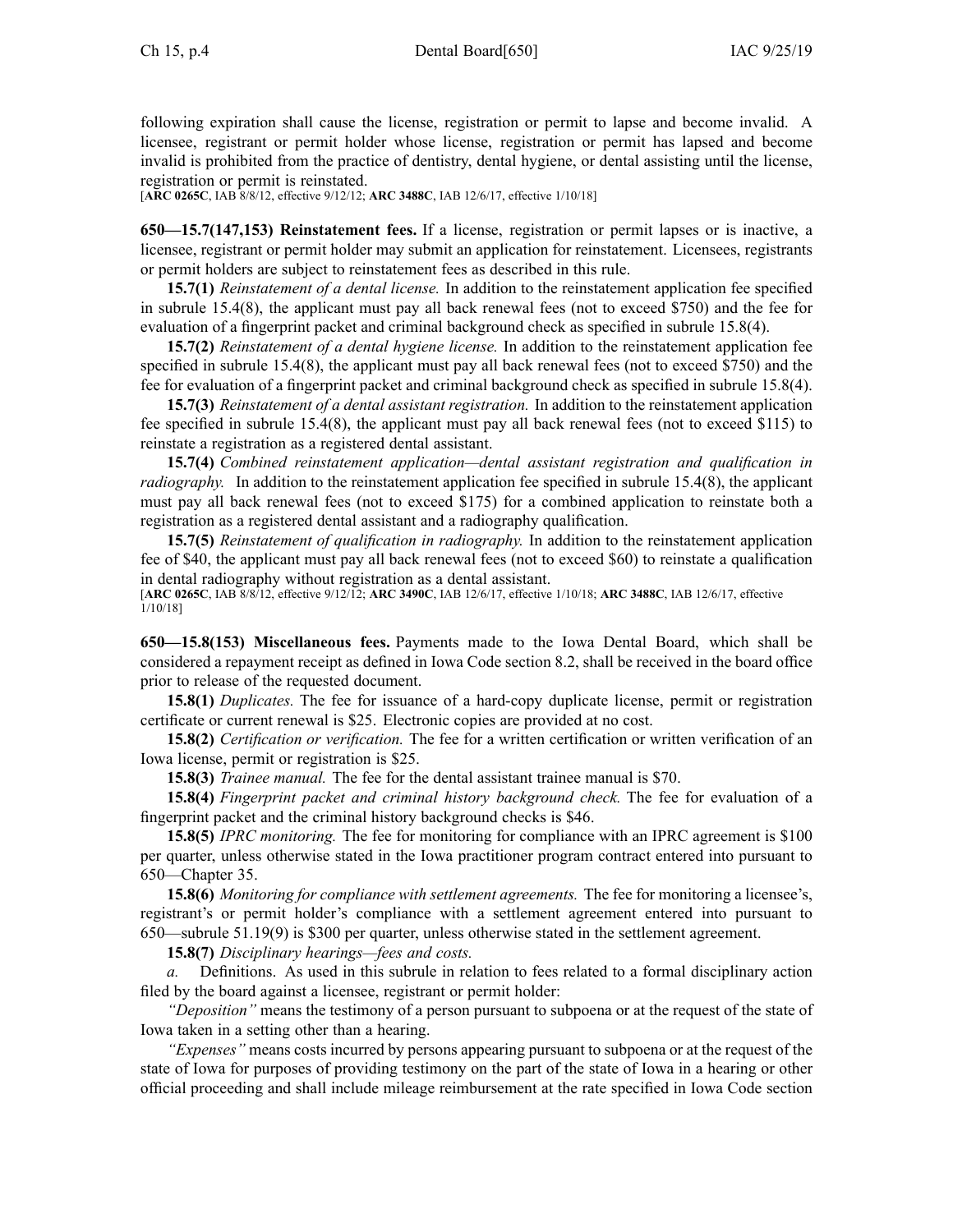[70A.9](https://www.legis.iowa.gov/docs/ico/section/70A.9.pdf) or, if commercial air or ground transportation is used, the actual cost of transportation to and from the proceeding. Also included are actual costs incurred for meals and necessary lodging.

*"Medical examination fees"* means actual costsincurred by the board in <sup>a</sup> physical, mental, chemical abuse, or other impairment-related examination or evaluation of <sup>a</sup> licensee when the examination or evaluation is conducted pursuan<sup>t</sup> to an order of the board.

*"Transcript"* means <sup>a</sup> printed verbatim reproduction of everything said on the record during <sup>a</sup> hearing or other official proceeding.

*"Witness fees"* means compensation paid by the board to persons appearing pursuan<sup>t</sup> to subpoena or at the reques<sup>t</sup> of the state of Iowa for purposes of providing testimony on the par<sup>t</sup> of the state of Iowa. For the purposes of this rule, compensation shall be the same as outlined in Iowa Code section [622.69](https://www.legis.iowa.gov/docs/ico/section/622.69.pdf) or [622.72](https://www.legis.iowa.gov/docs/ico/section/622.72.pdf) as the case may be.

*b.* The board may charge <sup>a</sup> fee not to exceed \$75 for conducting <sup>a</sup> disciplinary hearing which results in disciplinary action taken against the licensee by the board. In addition to the fee, the board may recover from the licensee costs for the following procedures and personnel:

(1) Court reporter and transcript.

(2) Witness fees and expenses. The parties in <sup>a</sup> contested case shall be responsible for any witness fees and expenses incurred by witnesses appearing at the contested case hearing. In addition, the board may assess <sup>a</sup> licensee the witness fees and expenses incurred by witnesses called to testify on behalf of the state of Iowa.

(3) Depositions. Deposition costs for the purposes of allocating costs against <sup>a</sup> licensee include only those deposition costs incurred by the state of Iowa. The licensee is directly responsible for the paymen<sup>t</sup> of deposition costs incurred by the licensee.

(4) Medical examination fees incurred relating to <sup>a</sup> person licensed under Iowa Code chapter [147](https://www.legis.iowa.gov/docs/ico/chapter/147.pdf). All costs of physical or mental examinations or substance abuse evaluations or drug screening or clinical competency evaluations ordered by the board pursuan<sup>t</sup> to Iowa Code section [272C.9\(1\)](https://www.legis.iowa.gov/docs/ico/section/2017/272C.9.pdf) as par<sup>t</sup> of an investigation or pending complaint or as <sup>a</sup> sanction following <sup>a</sup> contested case shall be paid directly by the licensee.

**15.8(8)** *Certification of reimbursable costs.* The executive director or designee shall certify any reimbursable costs incurred by the board. The executive director shall calculate the specific costs, certify the cost calculated, and file the certification as par<sup>t</sup> of the record in the contested case. A copy of the certification shall be served on the party responsible for paymen<sup>t</sup> of the certified costs at the time of the filing.

**15.8(9)** *Assessment of fees and costs.* A final decision of the board imposing disciplinary action against <sup>a</sup> licensee shall include the amount of any disciplinary hearing fee assessed, which shall not exceed \$75. If the board also assesses reimbursable costs against the licensee, the board shall file <sup>a</sup> certification of reimbursable costs which includes <sup>a</sup> statement of costs delineating each category of costs and the amount assessed. Fees and costs that cannot be calculated at the time of the issuance of the board's final disciplinary order may be invoiced to the licensee at <sup>a</sup> later time, provided the board's final disciplinary order states that the fees and costs will be invoiced at <sup>a</sup> later date. The board shall specify the time period in which the fees and costs must be paid by the licensee.

**15.8(10)** *Board treatment of collected fees, costs.* Fees and costs collected by the board shall be considered repaymen<sup>t</sup> receipts as defined in Iowa Code section [8.2](https://www.legis.iowa.gov/docs/ico/section/2017/8.2.pdf).

**15.8(11)** *Failure to pay assessed fees, costs.* Failure of <sup>a</sup> licensee to pay the fees and costs assessed herein within the time period specified in the board's final disciplinary order shall constitute <sup>a</sup> violation of an order of the board and shall be grounds for disciplinary action.

[**ARC [0265C](https://www.legis.iowa.gov/docs/aco/arc/0265C.pdf)**, IAB 8/8/12, effective 9/12/12; **ARC [3490C](https://www.legis.iowa.gov/docs/aco/arc/3490C.pdf)**, IAB 12/6/17, effective 1/10/18; **ARC [3488C](https://www.legis.iowa.gov/docs/aco/arc/3488C.pdf)**, IAB 12/6/17, effective 1/10/18; **ARC [4676C](https://www.legis.iowa.gov/docs/aco/arc/4676C.pdf)**, IAB 9/25/19, effective 10/30/19]

## **650—15.9(153) Continuing education fees.**

**15.9(1)** *Application for prior approval of activities.* The fee for an application for prior approval of <sup>a</sup> continuing education activity is \$10.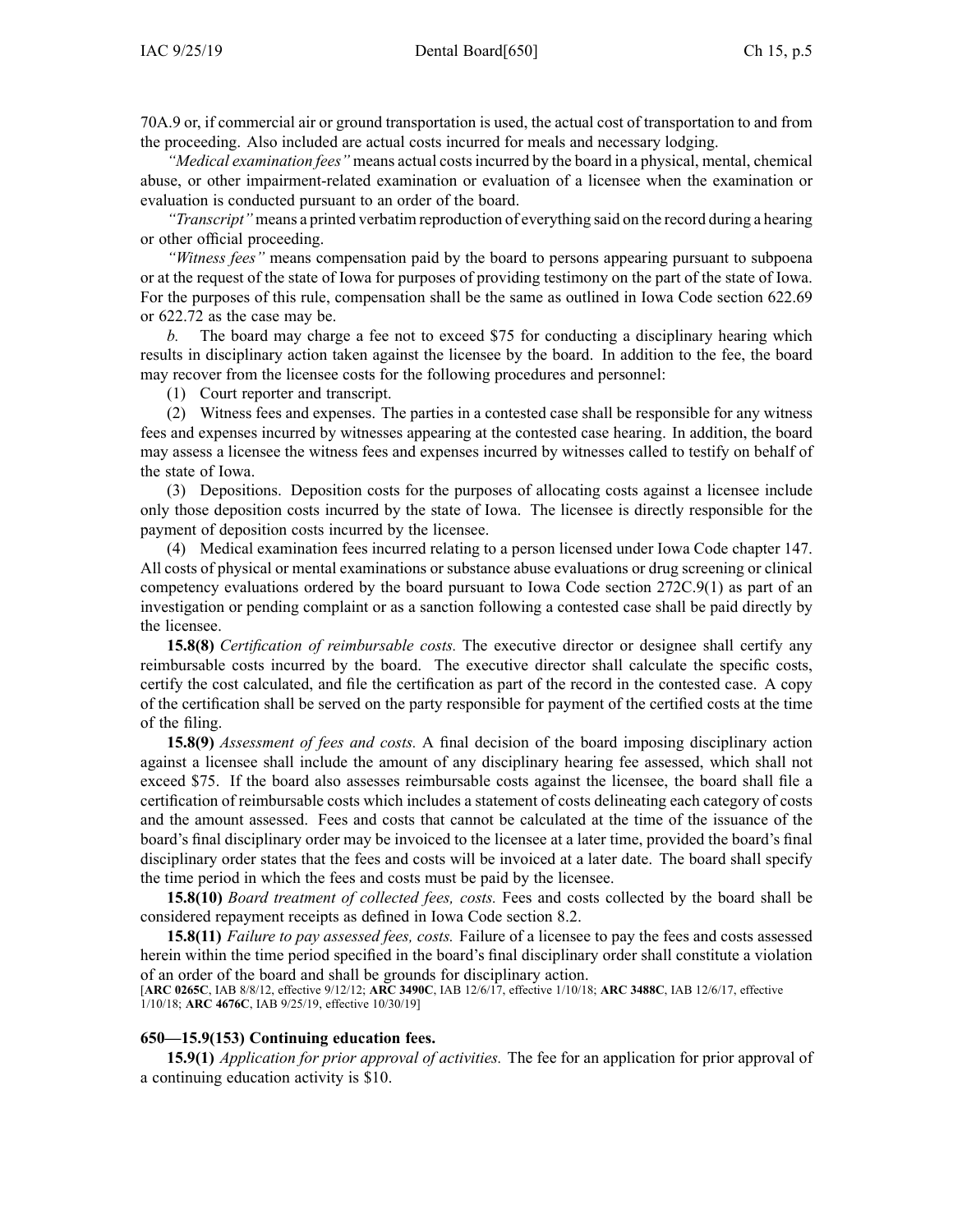**15.9(2)** *Application for postapproval of activities.* The fee for an application for postapproval of <sup>a</sup> continuing education activity is \$10.

**15.9(3)** *Application for approved sponsor status.* The fee for an application to become an approved sponsor for <sup>a</sup> continuing education activity is \$100. The biennial renewal fee is \$100. [**ARC [0265C](https://www.legis.iowa.gov/docs/aco/arc/0265C.pdf)**, IAB 8/8/12, effective 9/12/12; **ARC [3488C](https://www.legis.iowa.gov/docs/aco/arc/3488C.pdf)**, IAB 12/6/17, effective 1/10/18]

**650—15.10(153) Facility inspection fee.** The actual costs for an on-site evaluation of <sup>a</sup> facility at which deep sedation/general anesthesia or moderate sedation is authorized pursuan<sup>t</sup> to [650—Chapter](https://www.legis.iowa.gov/docs/iac/chapter/650.29.pdf) 29 shall not exceed \$500 per facility per inspection.

[**ARC [0265C](https://www.legis.iowa.gov/docs/aco/arc/0265C.pdf)**, IAB 12/6/17, effective 9/12/12; **ARC [3488C](https://www.legis.iowa.gov/docs/aco/arc/3488C.pdf)**, IAB 12/6/17, effective 1/10/18]

**650—15.11(22,147,153) Public records.** Public records are available according to [650—Chapter](https://www.legis.iowa.gov/docs/iac/chapter/650.6.pdf) 6, "Public Records and Fair Information Practices." Payment made to the Iowa Dental Board, which shall be considered <sup>a</sup> repaymen<sup>t</sup> receipt as defined in Iowa Code section [8.2](https://www.legis.iowa.gov/docs/ico/section/8.2.pdf), shall be received in the board office prior to the release of the records.

**15.11(1)** Copies of public records shall be calculated at \$.25 per page plus labor. A \$16 per-hour fee shall be charged for labor in excess of one-half hour for searching and copying documents or retrieving and copying information stored electronically. No additional fee shall be charged for delivery of the records by mail or fax. A fax is an option if the requested records are fewer than 30 pages. The board office shall not require paymen<sup>t</sup> when the fees for the reques<sup>t</sup> would be less than \$5 total.

**15.11(2)** Electronic copies of public records delivered by email shall be calculated at \$.10 per page; the minimum charge shall be \$5. A \$16 per-hour fee shall be charged for labor in excess of one-half hour for searching and copying documents or retrieving and copying information stored electronically. The board office shall not require paymen<sup>t</sup> when the fee for the reques<sup>t</sup> would be less than \$5 total.

**15.11(3)** Electronic files of statements of charges, final orders and consent agreements from each board meeting may be delivered via email, upon written request, at no cost.

**15.11(4)** Printed copies of statements of charges, final orders and consent agreements from each board meeting shall be available for an annual subscription fee of \$120.

[**ARC [0265C](https://www.legis.iowa.gov/docs/aco/arc/0265C.pdf)**, IAB 8/8/12, effective 9/12/12; **ARC [3490C](https://www.legis.iowa.gov/docs/aco/arc/3490C.pdf)**, IAB 12/6/17, effective 1/10/18; **ARC [3488C](https://www.legis.iowa.gov/docs/aco/arc/3488C.pdf)**, IAB 12/6/17, effective 1/10/18]

**650—15.12(22,147,153) Purchase of <sup>a</sup> mailing list or data list.** Payment made to the Iowa Dental Board, which shall be considered <sup>a</sup> repaymen<sup>t</sup> receipt as defined in Iowa Code section [8.2](https://www.legis.iowa.gov/docs/ico/section/8.2.pdf), shall be received in the board office prior to the release of <sup>a</sup> list.

**15.12(1)** *Mailing list for dentists, hygienists or assistants.* The standard mailing list for all active licensees and registrants includes the full name, address, city, state, ZIP code, and Iowa county. The standard mailing list of dentists or dental hygienists includes resident licensees and faculty permit holders.

- *a.* Printed mailing list, \$65 per profession requested.
- *b.* Mailing list on disc or DVD, \$45 per profession requested.
- *c.* Mailing list in an electronic file, \$35 per profession requested.

**15.12(2)** *Data list for dentists, hygienists, or assistants.* The standard data list for active licensees or registrants includes full name, address, Iowa county (if applicable), original issue date, expiration date, license or registration number, license or registration status, specialty (if applicable), and whether public disciplinary action has been taken. The standard data list includes resident licensees and faculty permit holders. Additional data elements, programming or sorting increases the following fees by \$25.

- *a.* Printed standard data list, \$75 per profession requested.
- *b.* Standard data list on disc or DVD, \$55 per profession requested.
- Standard data list in an electronic file, \$45 per profession requested.

[**ARC [0265C](https://www.legis.iowa.gov/docs/aco/arc/0265C.pdf)**, IAB 8/8/12, effective 9/12/12; **ARC [3490C](https://www.legis.iowa.gov/docs/aco/arc/3490C.pdf)**, IAB 12/6/17, effective 1/10/18; **ARC [3488C](https://www.legis.iowa.gov/docs/aco/arc/3488C.pdf)**, IAB 12/6/17, effective 1/10/18]

**650—15.13(147,153) Returned checks.** The board shall charge <sup>a</sup> fee of \$39 for <sup>a</sup> check returned for any reason. If <sup>a</sup> license or registration had been issued by the board office based on <sup>a</sup> check that is later